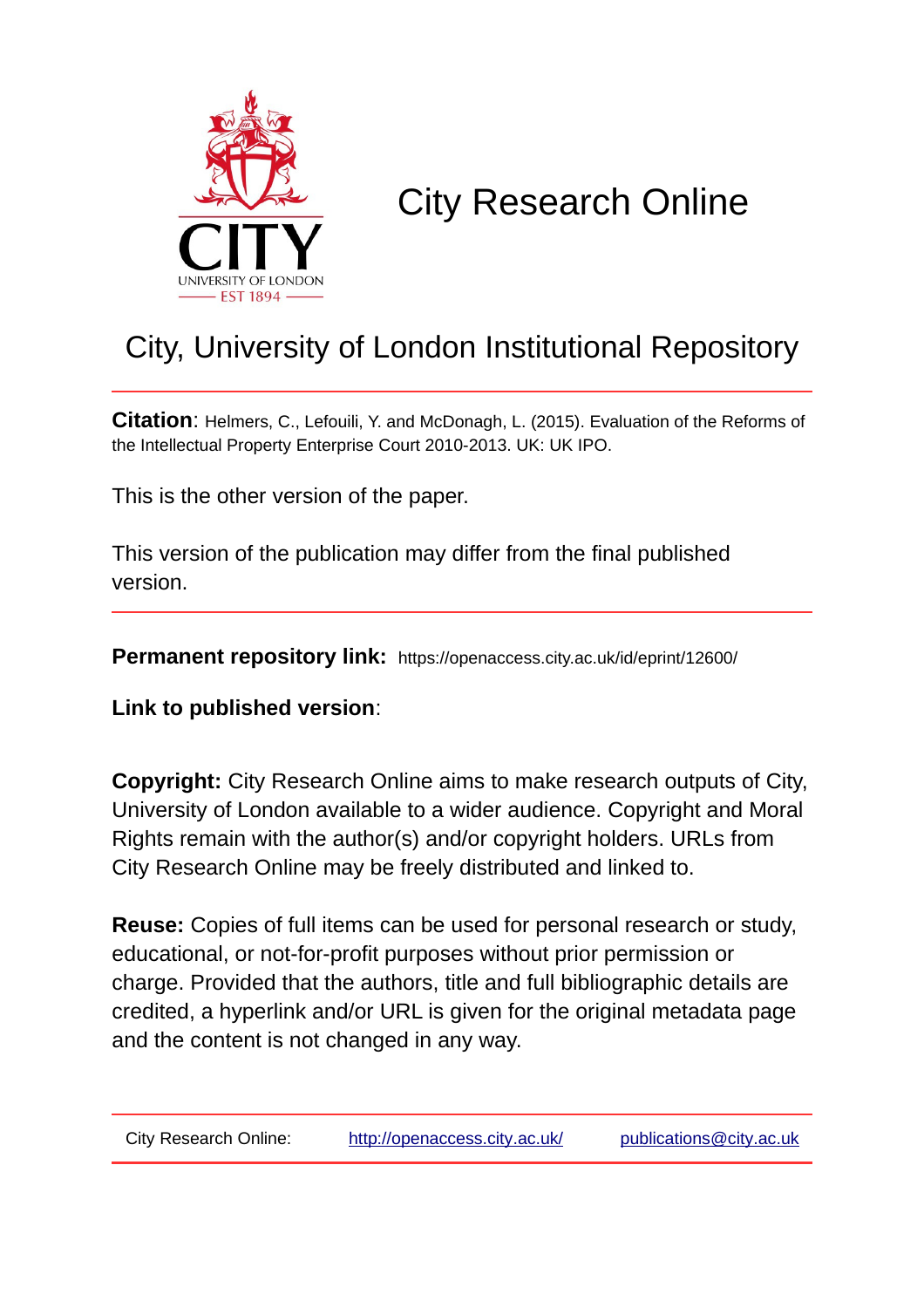





You are encouraged to use and re-use the Information that is available under this licence freely and flexibly, with only a few conditions.

#### Using Information under this licence

Use of copyright and database right material expressly made available under this licence (the 'Information') indicates your acceptance of the terms and conditions below.

The Licensor grants you a worldwide, royalty-free, perpetual, non-exclusive licence to use the Information subject to the conditions below.

This licence does not affect your freedom under fair dealing or fair use or any other copyright or database right exceptions and limitations.

#### You are free to:

copy, publish, distribute and transmit the Information;

adapt the Information;

exploit the Information commercially and non-commercially for example, by combining it with other Information, or by including it in your own product or application.

#### You must, where you do any of the above:

acknowledge the source of the Information by including any attribution statement specified by the Information Provider(s) and, where possible, provide a link to this licence;

If the Information Provider does not provide a specific attribution statement, or if you are using Information from several Information Providers and multiple attributions are not practical in your product or application, you may use the following:

Contains public sector information licensed under the Open Government Licence v2.0.

These are important conditions of this licence and if you fail to comply with them the rights granted to you under this licence, or any similar licence granted by the Licensor, will end automatically.

### **Exemptions**

This licence does not cover:

- personal data in the Information;
- information that has neither been published nor disclosed under information access legislation (including the Freedom of Information Acts for the UK and Scotland) by or with the consent of the Information Provider;
- departmental or public sector organisation logos, crests and the Royal Arms except where they form an integral part of a document or dataset;
- military insignia;
- third party rights the Information Provider is not authorised to license;
- other intellectual property rights, including patents, trade marks, and design rights; and
- identity documents such as the British Passport

#### Non-endorsement

This licence does not grant you any right to use the Information in a way that suggests any official status or that the Information Provider endorses you or your use of the Information.

#### Non warranty

The Information is licensed 'as is' and the Information Provider excludes all representations, warranties, obligations and liabilities in relation to the Information to the maximum extent permitted by law.

The Information Provider is not liable for any errors or omissions in the Information and shall not be liable for any loss, injury or damage of any kind caused by its use. The Information Provider does not guarantee the continued supply of the Information.